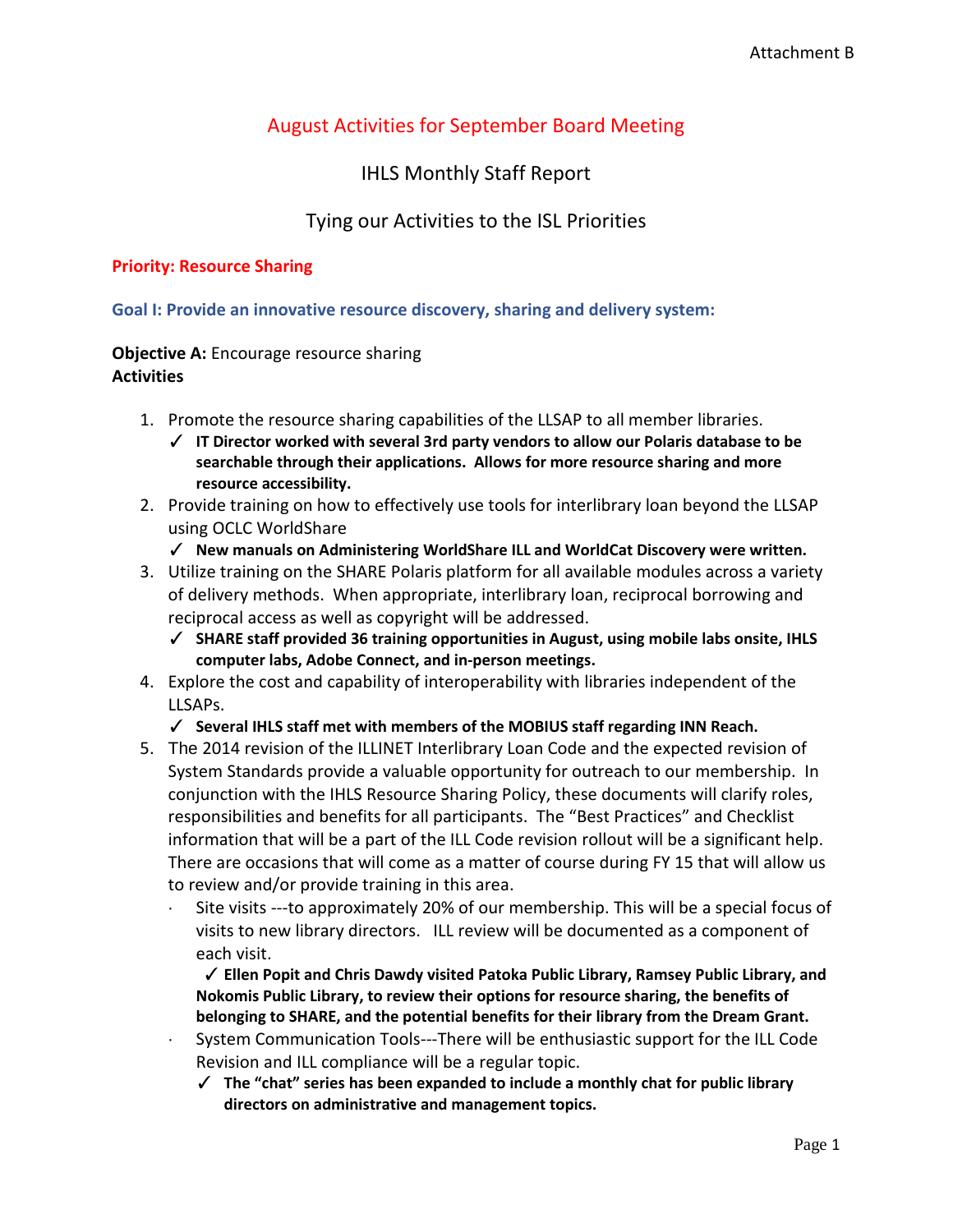✓ **ILL Rollout: We have been successful in taking a single event "on the road" throughout the system and the code revision would be well suited to that type of presentation. Typically, we have chosen at least seven venues throughout the system and training would be documented through L2 and the registration lists. We would also contact the special interest groups that meet throughout the system ask that ILL training (with system staff) be placed in their agendas. That documentation would also come through L2.**

| <b>SHARE Statistics</b> |             |         |            |           |           |             |         |
|-------------------------|-------------|---------|------------|-----------|-----------|-------------|---------|
|                         |             |         | Reciprocal | Pac       |           |             |         |
|                         | Circulation | ILL     | Borrowing  | Searches  | Holdings  | <b>Bibs</b> | Patrons |
|                         |             |         |            |           |           |             |         |
| April 2013              | 770,817     | 61,818  | 48,513     | 661,126   | 8,953,361 | 1,910,883   | 790,049 |
| May 2013                | 743,549     | 114,430 | 61,942     | 1,100,785 | 8,942,050 | 1,920.634   | 784,283 |
| <b>June 2013</b>        | 814,417     | 184,940 | 65,891     | 661,566   | 8,981,075 | 1,905,087   | 788,023 |
| <b>July 2013</b>        | 850,892     | 138,641 | 68,960     | 644,208   | 8,991,402 | 1,928,106   | 784,028 |
| August 2013             | 790,258     | 139,555 | 61,543     | 652,256   | 8,995,814 | 1,929,231   | 798,119 |
| September 2013          | 885,916     | 141,666 | 60,944     | 696,999   | 9,021,461 | 1,935,716   | 800,708 |
| October 2013            | 943,153     | 154,268 | 66,625     | 707,758   | 9,046,157 | 1,935,157   | 802,871 |
| November 2013           | 831,585     | 135,707 | 58,710     | 623,768   | 9,066,327 | 1,934,896   | 804,875 |
| December 2013           | 719,734     | 120,643 | 51,533     | 557,802   | 9,062,746 | 1,931,142   | 807,509 |
| January 2014            | 827,562     | 143,710 | 60,069     | 692,213   | 9,058,711 | 1,884,609   | 808,450 |
| February 2014           | 802,661     | 140,364 | 55,648     | 650,213   | 9,058,711 | 1,884,609   | 805,634 |
| March 2014              | 886,973     | 153,957 | 61,457     | 727,703   | 9,065,928 | 1,884,067   | 803,207 |
| April 2014              | 847,678     | 150,545 | 57,731     | 637,041   | 9,035,531 | 1,886,715   | 802,743 |
| May 2014                | 736,091     | 129,779 | 58,784     | 651,784   | 9,027,758 | 1,886,611   | 802,743 |
| <b>June 2014</b>        | 822,888     | 125,101 | 65,477     | 788,302   | 9,003,233 | 1,883,498   | 797,887 |
| <b>July 2014</b>        | 817,895     | 137,139 | 65,731     | 641,523   | 8,999,978 | 1,867,287   | 801,116 |
| August 2014             | 751,143     | 134,225 | 58,665     | 643,478   | 8,990,468 | 1,866,118   | 810,233 |

**Objective B:** Provide a framework for members to participate in a state-of the-art integrated library system.

## **Activities**

1. Continue participation in the Statewide E-Books Grant opportunity.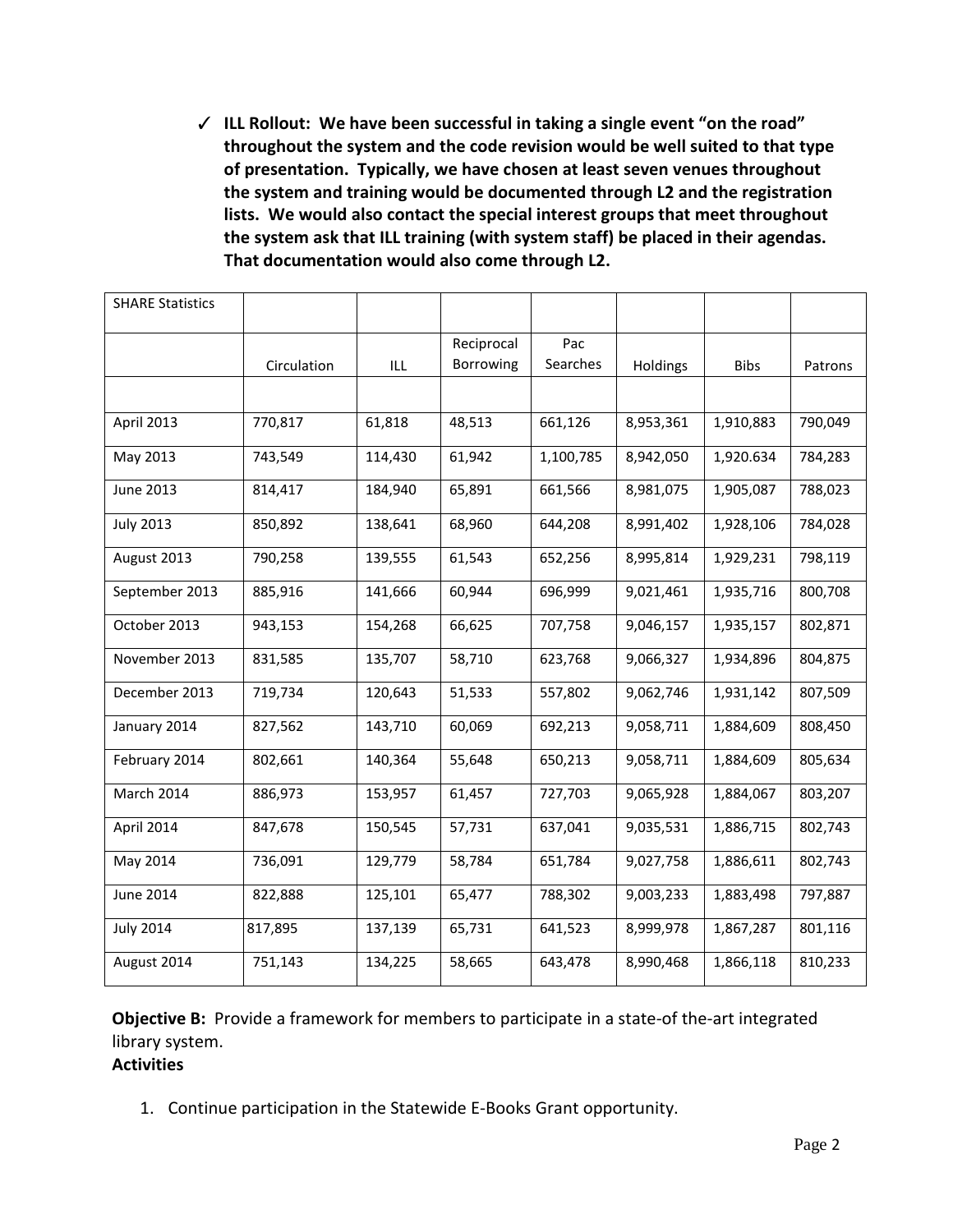- ✓ **At the end of August, 139 SHARE libraries are participating in the 3M Cloud Library shared collection. (Academic: 3, Public: 120, School: 13, Special: 3)**
- ✓ **More items were circulated from the 3M Cloud Library shared collection in August than in any other month since the launch in October. The total number of checkouts was 8,654.**
- ✓ **Two virtual demos of the 3M Cloud and four Technology Petting Zoo sessions were provided this month with 23 library staff members attending.**
- ✓ **Discussions with 3M and Polaris continued regarding the implementation of filtering for school libraries participating in the 3M Cloud Library shared collection.**
- ✓ **eRead Illinois Project Team members recommended that the loan rules for eRead Illinois eBooks change to reflect our larger collections. The eRead Illinois Advisory Committee approved these changes on August 14, 2014. Users may now checkout 5 eBooks at one time and the loan period has been extended to 21 days. Users may also place 5 eBooks on hold at one time.**
- 2. Employ a variety of instructional methods to allow SHARE members to work effectively and efficiently with the ILS, and other shared databases.
	- ✓ **SHARE staff provided 36 training opportunities in August, using mobile labs onsite, IHLS computer labs, Adobe Connect, and in-person meetings.**
- 3. Promote new membership in the SHARE LLSAP through the *Growing Resource Sharing in IHLS Through Growing SHARE* grant. IHLS will continually consider opportunities to more fully involve these members in resource sharing.
	- ✓ **August 7, 2014---Chris Dawdy and Ellen Popit visited the Patoka Library and attended a Board meeting of the Ramsey Public Library to discuss the grant opportunity.**
	- ✓ **August 11, 2014---Chris Dawdy and Ellen Popit attended the Nokomis Public LIbrary Board Meeting to discuss the grant opportunity.**
- 4. Continue to offer SHARE member libraries special IHLS SHARE group purchase prices for common third-party database products (e.g. Gale, Ebsco, Library Ideas, World Book). Available products and pricing information will be funneled through SHARE staff to all SHARE members. Ordering and invoicing will be coordinated by SHARE staff, thereby providing an incentive to vendors. A \$40.00 handling fee per database is assessed for cost recovery.
	- ✓ **Provided information to member libraries about an offer from Wowbrary, an automated electronic newsletter program to send information to patrons about new items in the library.**

### **Goal II: Provide a sustainable delivery system that provides the best service possible for Illinois libraries and their users.**

**Objective A**: Ensure that IHLS delivery of library materials is accurate, timely, and meets member library needs.

### **Activities**

- 1. Working in concert with ISL, RAILS and CARLI, continue the implementation of recommendations from the Delivery Advisory Committee.
	- ✓ **Received the list of IHLS members and updated hub information**
	- ✓ **Gathered responses for volume = frequency chart**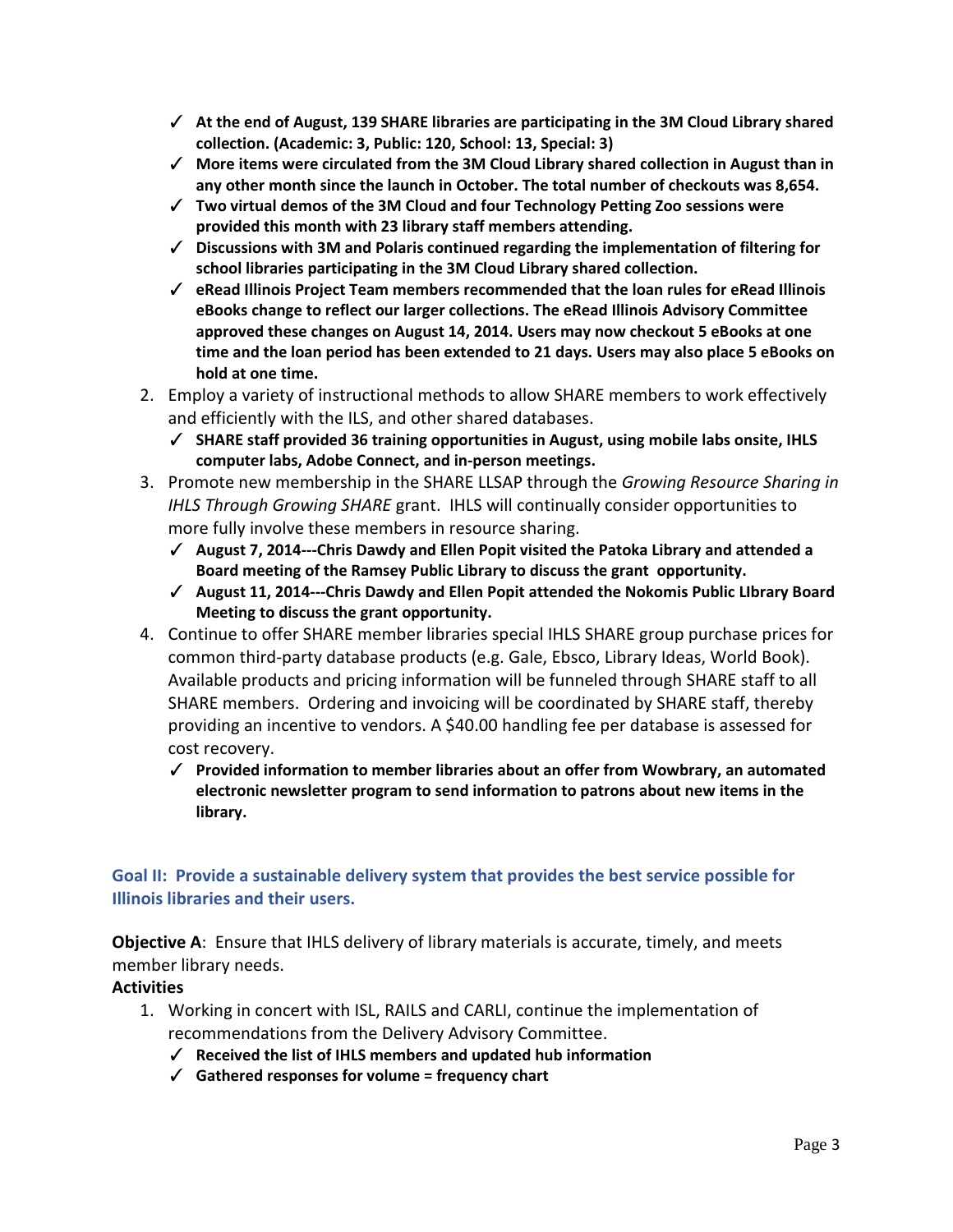- 2. Conduct quarterly counts of library materials and continue to refine the counting methodology.
	- ✓ **Prepared libraries for the upcoming Count Week Sept. 8 – 12 to get the physical count of all items.**
- 3. Develop methods to deliver training to member libraries on labeling, packaging, and other preparation of library materials with the goal of improving delivery time. ✓ **The third revision of our Welcome To Delivery packet is now being finished.**
- 4. Evaluate the current delivery routes and adjust as needed to improve delivery efficiency using the fleet management system.
	- ✓ **Combined the Champaign hub with the Decatur hub and have adjusted routes along with the sorting area**

| August 2014  | Delivery picked up<br>/delivered | <b>ILDS Delivery</b><br>Items to Hub | <b>ILDS Delivery</b><br>Items from Hub |
|--------------|----------------------------------|--------------------------------------|----------------------------------------|
| Champaign    | 119009                           | 29296                                | 30679                                  |
| Du Quoin     | 77615                            | 13293                                | 18745                                  |
| Edwardsville | 199322                           | 32096                                | 26798                                  |

**Objective B:** Leverage existing delivery resources. **Activities**

- 1. Optimize sorting processes.
	- ✓ **Instituted in Champaign the pre-sort method to reduce the number of steps that are taken to sort the incoming items**
- 2. Follow the delivery replacement schedule in which fleet vehicles are replaced when mileage exceeds 200,000 miles.
	- ✓ **5 delivery vans have been ordered**

**Priority: Illinois Machine Sublending Agency**

**Goal: Provide good customer service and well maintained machines to patrons of the Talking Books Program.**

**Objective:** Support the statewide machine lending program located in DuQuoin. **Activities**

- - 1. Contract with the Illinois State Library to manage statewide services.
		- ✓ **Required monthly reports were submitted to the National Library Service.**
		- ✓ **July 2 initiated reconciliation reports for all machines to be cross-checked with NLS BPHICS, and KLAS.**
	- 2. Serve all persons eligible for service within the state of Illinois as stipulated in the agreement with NLS.
		- ✓ **Sent 9 C1s.**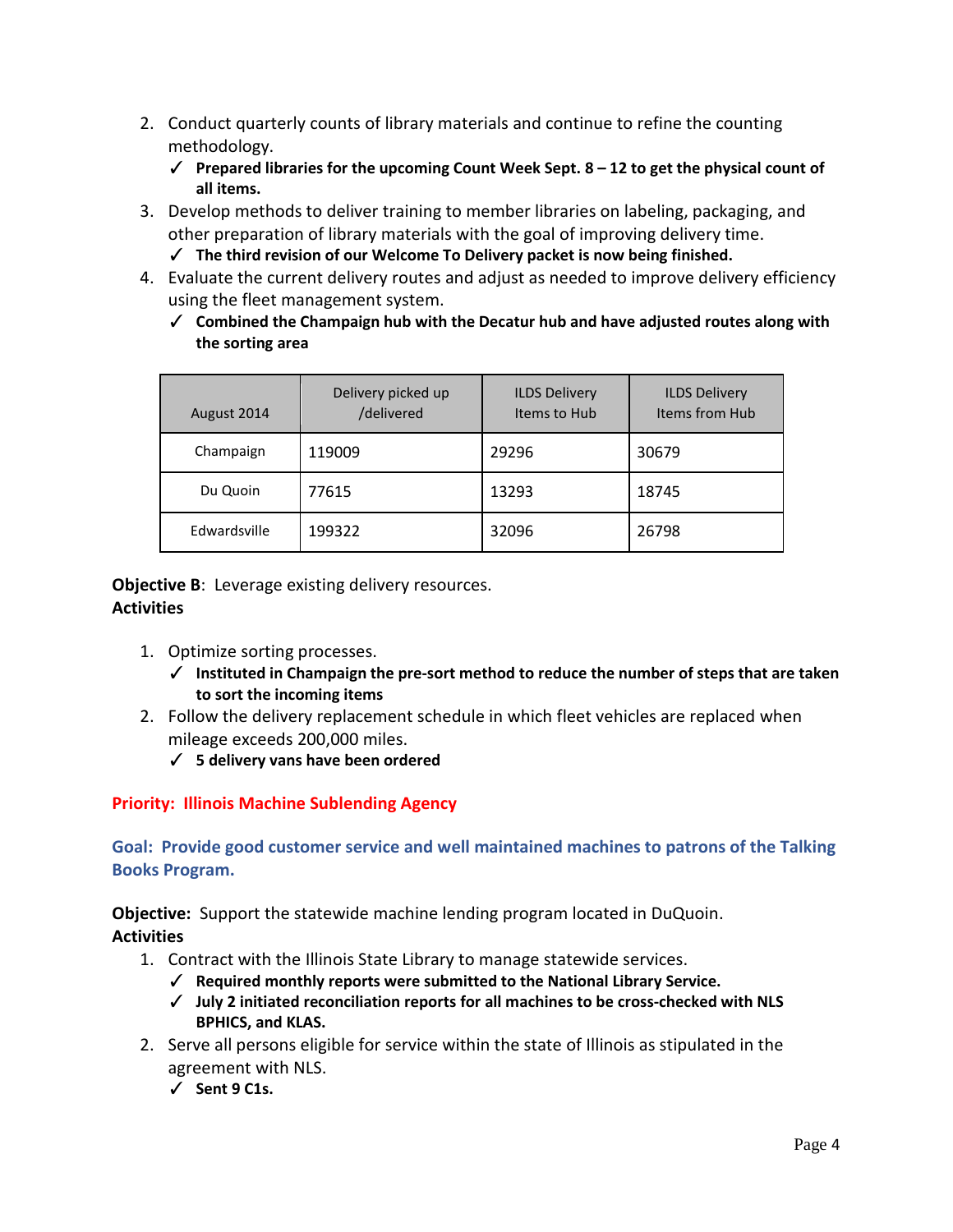- ✓ **Sent 94 DA1s.**
- ✓ **Sent 173 DA1s.**
- ✓ **Staff responded to 8 BARD inquiries during the month of August.**
- 3. Participate in the planning, coordination and evaluation of Illinois Talking Book Service, and ensure appropriate provision of services by staying informed of current procedures and trends related to Talking Books, the National Library Services/Library of Congress and librarianship in general.
	- ✓ **Outreach at DuQuoin State Fair.**
	- ✓ **Outreach at Okawville Senior Fair.**
	- ✓ **Midlands Conference committee conference call.**
	- ✓ **Machine Clerk started on the 25th, now we are fully staffed, but 2 staff are out for vacation and surgery.**
	- ✓ **Sarah Varner started as the new Patron Services Coordinator on August 4.**
- 4. Ensure the efficient and successful provision of service in accordance with the Revised Standards and Guidelines.
	- ✓ **Filled all requests for machines and equipment within 2 business days of receipt.**
	- ✓ **Responded to all BARD inquiries in a timely and efficient manner.**

### **Priority: Provide timely and pertinent information to member libraries**

#### **Goal: Effective and efficient communications with member libraries and partners.**

**Objective A**: Provide various mechanisms to ensure good communications with member libraries and partners.

#### **Activities**

- 1. Conduct visits to 20% of our more than 550 agencies. This goal would give IHLS staff the opportunity to arrange approximately 110 on-site visits. A particular area of focus would be those library agencies who have recently seen a change in leadership. Another target audience would be those libraries facing any challenges that might impact their membership status and their ability to receive system services. Also in consideration would be conversations with library boards or other administrative bodies who might request specific information from IHLS. School staffing has shifted dramatically in the last several years and working to ensure that population is informed about system services and membership criteria would have a broad-based impact. When appropriate, system staff will also be available to meet with special interest groups for the purpose of discussing membership criteria and system services.
	- ✓ **August 29, 2014\_---Ellen Popit visited new directors at the Elwood Township and Casey Public Libraries.**
- 2. Maintain an interactive website to assist member libraries in effective utilization of IHLS services and promote member forums.
	- ✓ **Updated core and module software on IHLS and SHARE websites**
	- ✓ **Updated staff and board pages with changes**